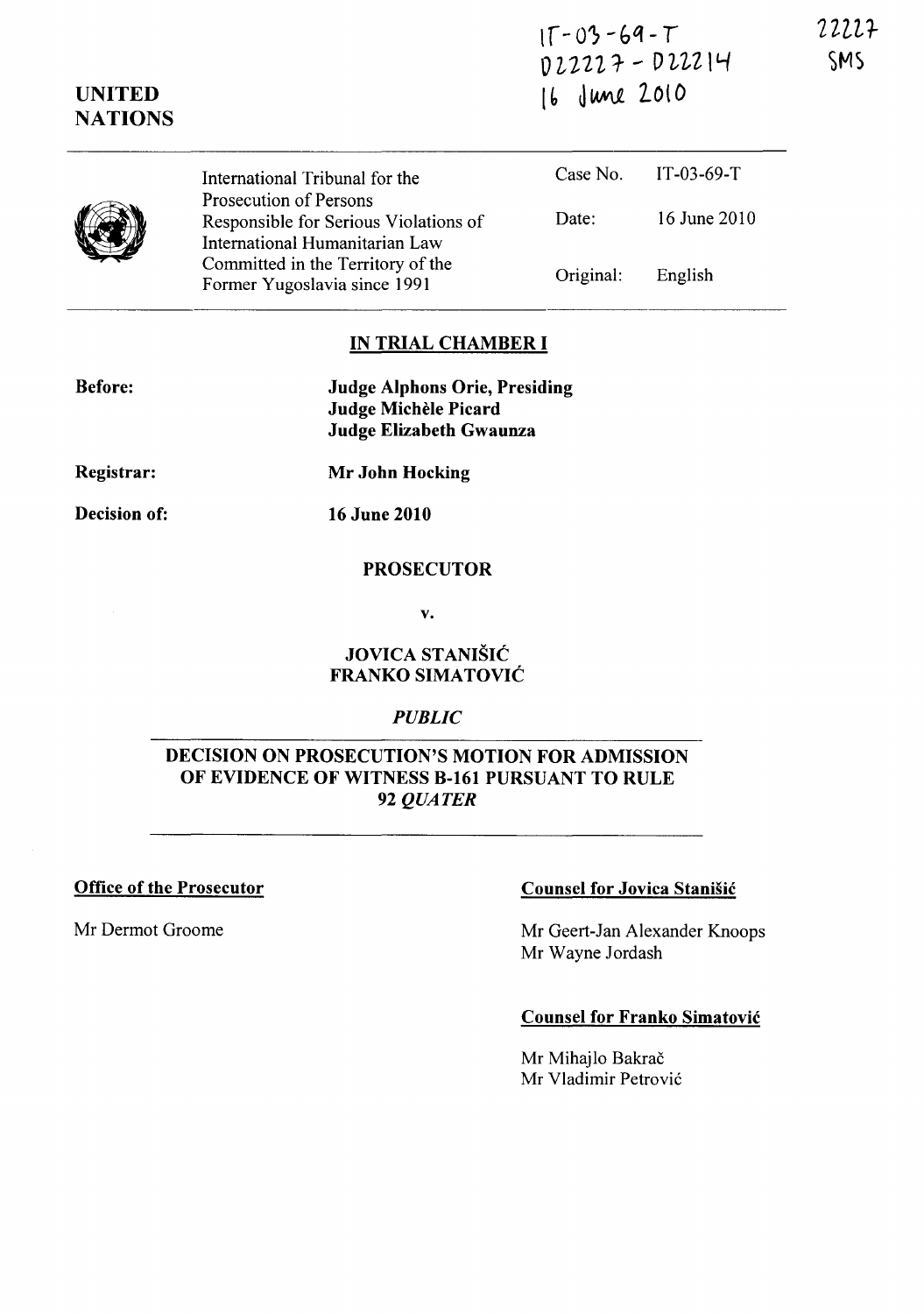# **I. PROCEDURAL HISTORY**

1. On 21 May 2007, the Prosecution filed a motion for the admission of the transcript of testimony of Witness B-I61 in the case of *Prosecutor* v. *Slobodan Milosevic ("Milosevic* case") as well as 12 associated exhibits ("Proffered Evidence") pursuant to Rule 92 *quater* of the Rules of Procedure and Evidence of the Tribunal ("Rules").<sup>1</sup> On 13 March and 2 July 2003, Witness B-161 was granted amongst others, pseudonym and the hearing of parts of the testimony in closed session in the *Milosevic* case.2 The Prosecution seeks no variation of the protective measures currently in force.<sup>3</sup>

2. On 29 May 2007, the Simatovic Defence requested the Chamber to postpone the time limit for filing responses to a number of Prosecution motions for the admission of written evidence.<sup>4</sup> The Chamber partly granted this request on 1 June 2007, by allowing both the Simatovic Defence and the Stanišić Defence to respond to these motions by 9 July 2007.<sup>5</sup>

3. On 9 July 2007, the Simatović Defence responded to the Motion, requesting the Chamber to dismiss it.<sup>6</sup> On the same day, the Stanisic Defence also responded to the Motion, opposing it and requesting leave to exceed the word limit.<sup>7</sup>

4. On 16 July 2007, the Prosecution requested leave to reply and replied to the Simatovi6 Response and the Stanisić Response.<sup>8</sup> On 16 September 2009, the Chamber granted leave to the Prosecution to file the Reply to Simatović Response.<sup>9</sup> On 11 March 2010, the Chamber granted

 $\overline{1}$ Prosecution's Motion for Admission of the Evidence of Witness 8-161 Pursuant to Rule 92 *quater,* with Confidential Annexes A and 8, 21 May 2007 ("Motion"), paras 1, 21. The Prosecution seeks the admission of the following evidence: excerpts of the witness's testimony in *Prosecutor* v. *Slobodan Milosevic,* Case No. IT-02-54, Hearing of22 May 2003, T. 20990-21104; Hearing of23 May 2003, T. 21105-21212; Hearing of2 July 2003, T. 23562-23685; 12 associated exhibits identified in Annex 8 to the partly confidential corrigendum to the Motion, 7 October 2009.  $\overline{2}$ 

See Annex to the Confidential Prosecution Submissions on the Status of Protective Measures, 24 November 2009, p.29.  $\overline{\mathbf{3}}$ 

*Ibid.* 

<sup>4</sup>  Simatovic Defence Motion to Postpone Deadline for Filing Response on Prosecution Motions for Admission of Written Evidence Pursuant to Rule 92 *bis,* 92 *ter* and 92 *quater,* 29 May 2007, para. 12.  $\overline{\mathbf{5}}$ 

<sup>6</sup>  Decision on Several Applications to Modify Terms of the Work Plan and Order Following a Rule 65 *ter*  Conference, 1 June 2007, para. 7.

Simatovic Defence Response to Prosecution's Motion for Admission of the Evidence of Witness 8-161 Pursuant to Rule 92 *quater,* 9 July 2007 ("Simatovic Response"), para. 13.

Stanišić Defence Response to Prosecution Motion for Admission of Evidence of Witness B-161 Pursuant to Rule *92 quater,* 9 July 2007 ("Stanisic Response"), paras 1-2,28.

Prosecution Leave to Reply and Consolidated Reply to Simatovic's Responses to the Prosecution Motion for Admission of Evidence Pursuant to Rule 92 *quater,* 16 July 2007 ("Reply to Simatovic Response"); Prosecution Request for Leave to Reply and Reply to the Accused Stanisic's Responses to the Prosecution's Motions Pursuant to Rule 92 *quater,* 16 July 2007 ("Reply to StaniSic Response").

<sup>9</sup>  Decision on Prosecution's Motion for Admission of Evidence of Witnesses Unavailable Pursuant to Rule 92 *quater,* 16 September 2009, p. 6.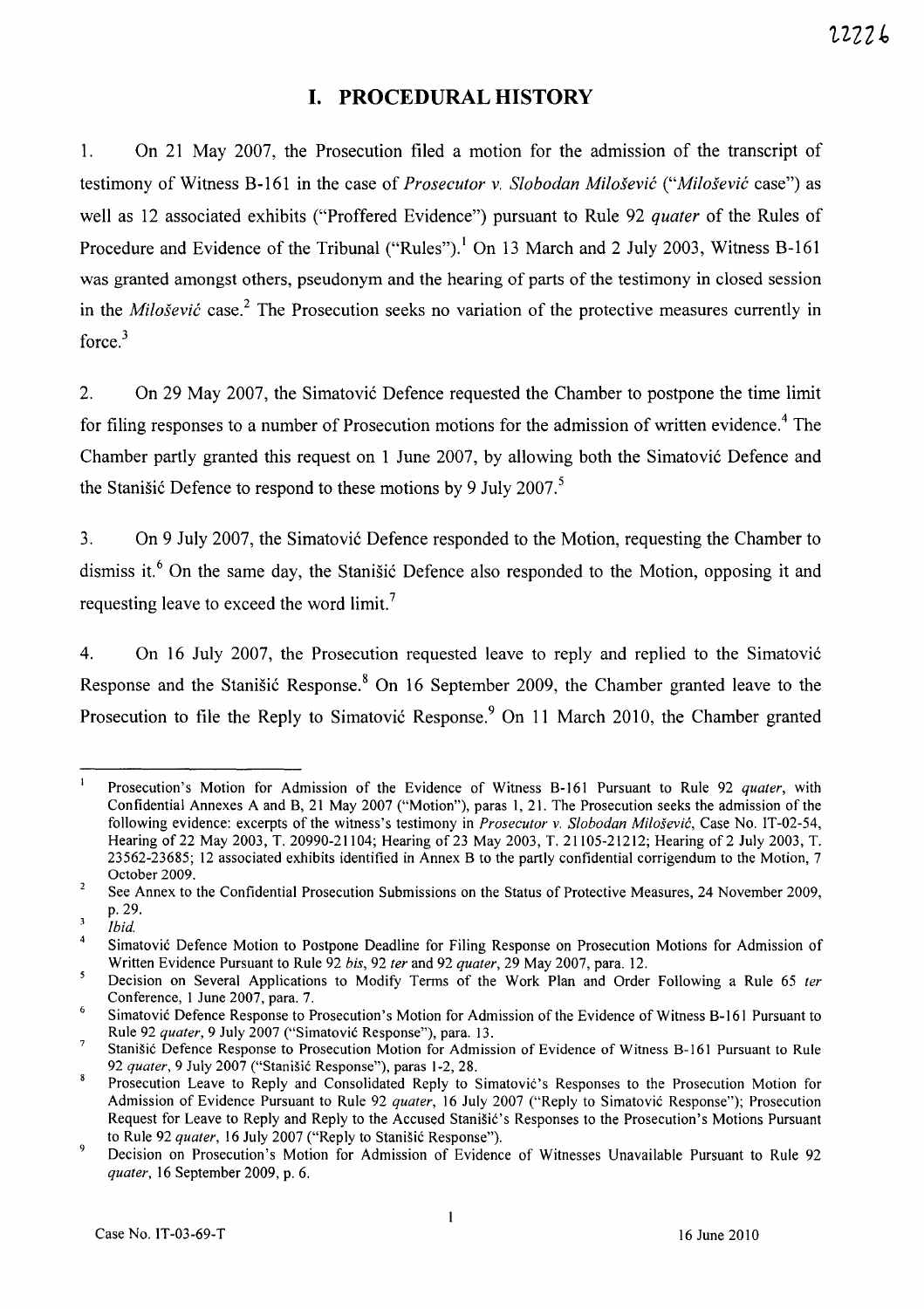leave to the Stanišić Defence to exceed the word limit and granted leave to file the Reply to Stanišić Response.<sup>10</sup>

5. On 7 October 2009, the Prosecution filed a partly confidential corrigendum to the Motion requesting replacement of Confidential Annex A to the Motion with Confidential Annex B to the said corrigendum.<sup>11</sup>

6. On 15 October 2009, the Chamber extended the Simatovi6 Defence time limit for responding to the Corrigendum until 15 November 2009.<sup>12</sup> On 16 November 2009, the Simatović Defence opposed the changes requested by the Prosecution in the Corrigendum. <sup>13</sup>

7. On 19 November 2009, the Prosecution filed a request for leave to reply to Simatovi6 Response to Corrigenda.<sup>14</sup> On 24 November 2009 the Chamber denied this request.<sup>15</sup>

# **11. SUBMISSIONS**

#### A. **Motion**

8. The Prosecution submits that the deceased witness is unavailable and that the Proffered Evidence therefore may be admitted pursuant to Rule 92 *quater*.<sup>16</sup> The Prosecution argues that the Proffered Evidence is relevant and highly probative with regard to the allegations against lovica Stanišić and Franko Simatović ("the Accused").<sup>17</sup> Moreover, the Prosecution submits that the Proffered Evidence bears sufficient indicia of reliability, as it was given under oath, primarily in open session.<sup>18</sup> The Prosecution also states that the witness was extensively cross-examined by Slobodan Milošević, assumedly a member of the same alleged joint criminal enterprise ("JCE") as

<sup>&</sup>lt;sup>10</sup> Decision on Prosecution Motion for Admission of Evidence of Witness B-179 Pursuant to Rule 92 quater, 11 March 2010, p. 14.

<sup>&</sup>lt;sup>11</sup> Prosecution's Partly Confidential Corrigendum to Prosecution Motion for Admission of Evidence of Miroslav Deronjic and Re-submission of Confidential Annex B to Prosecution Motion for Admission of Evidence of Witness B-161 Pursuant to Rule 92 *quater* with Confidential Annexes, 7 October 2009 ("Corrigendum"), paras 6, 9 (b). The Chamber notes that Annex B to the Motion also contains the witness's death certificate. From the content of the Corrigendum and the relevant Annexes, the Chamber assumed that the Prosecution seeks replacement of Annex A to the Motion with Annex B to the Corrigendum.

<sup>&</sup>lt;sup>12</sup> Decision on Motion for Adjournment of the Proceedings by the Simatovic Defence, 15 October 2009, p. 10, para. 30 (iv) (a).

<sup>&</sup>lt;sup>13</sup> Simatović Defence Response to Corrigenda to Prosecution Motions for Admission of Evidence of Milan Babić, Miroslav Deronjic and B 161, 16 November 2009 ("Simatovic Response to Corrigenda"), paras 3, 23-24. Due to the fact that 15 November 2009 fell on a Sunday, the Simatovic Response to Corrigenda was filed on Monday, 16 November 2009.

Prosecution Request for Leave to Reply to Defence Response to Corrigenda to Prosecution Motions for Admission of Evidence Pursuant to Rule 92 *quater,* 19 November 2009.

<sup>15</sup>  On 24 November 2009, the parties were informed about this decision through an informal communication.

<sup>16</sup>  17 Motion, paras 1, 3. The witness's death certificate is attached to the Motion as Confidential Annex B.

Motion, para. 9.

<sup>18</sup>  Motion, para. 7.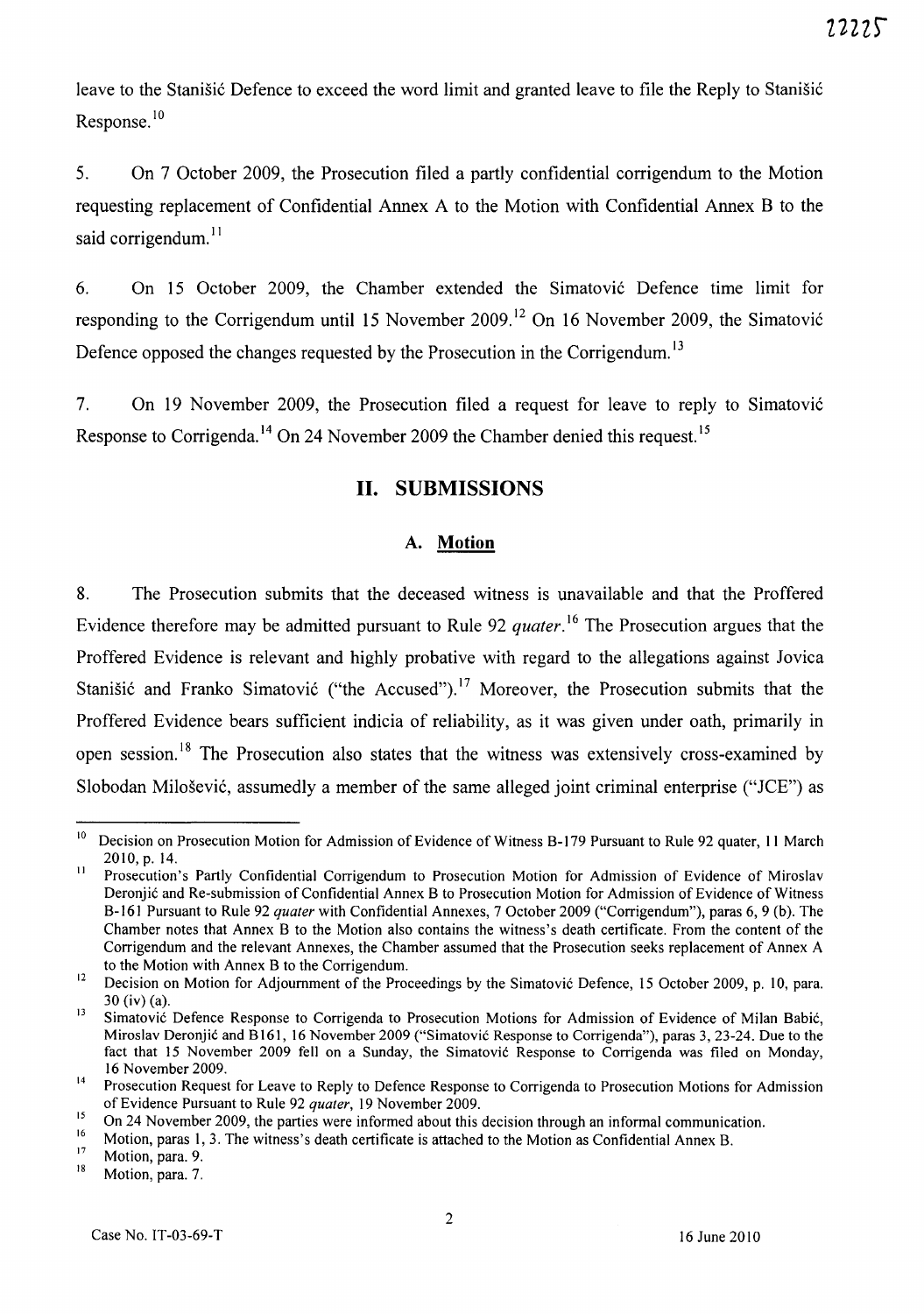the Accused, and by the *amicus curiae* in the *Milosevic* case. <sup>19</sup>The Prosecution further submits that the Proffered Evidence will be in large parts corroborated by other evidence, both documentary and testimonial, noting in particular the testimonies of Witnesses B-1769, B-217, and B-024.<sup>20</sup>

9. As to the Proffered Evidence going to proof of acts and conduct of the Accused, the Prosecution submits that Rule 92 *quater* (B) of the Rules does not preclude the admission of such evidence, but acknowledges that it may be a factor weighing against admission.<sup>21</sup> The Prosecution also emphasises that those portions, which go to the acts and conduct of the Accused do not constitute "substantive evidence".22

1 O. Furthermore, the Prosecution submits that possible restrictions on the right to crossexamine would not necessarily implicate a violation of the right to a fair trial as provided in Articles 20 and 21 of the Tribunal's Statute ("Statute"). It maintains that the Chamber may restrict the Accused's right to cross-examination in accordance with its duty to ensure the fairness and expeditiousness of the proceedings.<sup>23</sup>

11. The Prosecution states that in order to eliminate any prejudice deriving from the admission of the Proffered Evidence, the Chamber may i) instruct the Defence to provide a list of any real or perceived inconsistencies identified in the previous testimony, ii) direct the Defence to provide additional evidence relevant to the credibility of any portion of the witness's prior testimony, iii) direct the Defence to present all available evidence which counters the prior testimony of Witness B-161 regarding the Accused, and iv) consider any difficulties which the admission of these transcript portions may cause for the Accused when it determines how much weight to give to the evidence.<sup>24</sup> Finally, the Prosecution stresses that exclusion of any part of the Proffered Evidence would deprive the Chamber of exceptionally reliable, relevant, and probative evidence hence would impair the search for the truth.<sup>25</sup>

12. With respect to the portions of the transcript that go to proof of acts and conduct of the Accused, should the Chamber consider them as inadmissible pursuant to Rule 92 *quater* the

<sup>&</sup>lt;sup>19</sup> Motion, paras 7, 12, 15-16.<br> $\frac{20}{100}$  Motion, paras 8, 12, Since

<sup>20</sup> Motion, paras 8, 12 ; Since the Prosecution in its public Motion referred to Witness's B-024 old pseudonym, the Chamber exceptionally will also refer to this witness's old pseudonym throughout this Decision.

<sup>21</sup> Motion, paras 2, 6, 11, 13.

 $\frac{22}{23}$  Motion, paras 10, 17.

 $\frac{23}{24}$  Motion, para. 16.

 $\frac{24}{25}$  Motion, para. 18.

Motion, para. 19.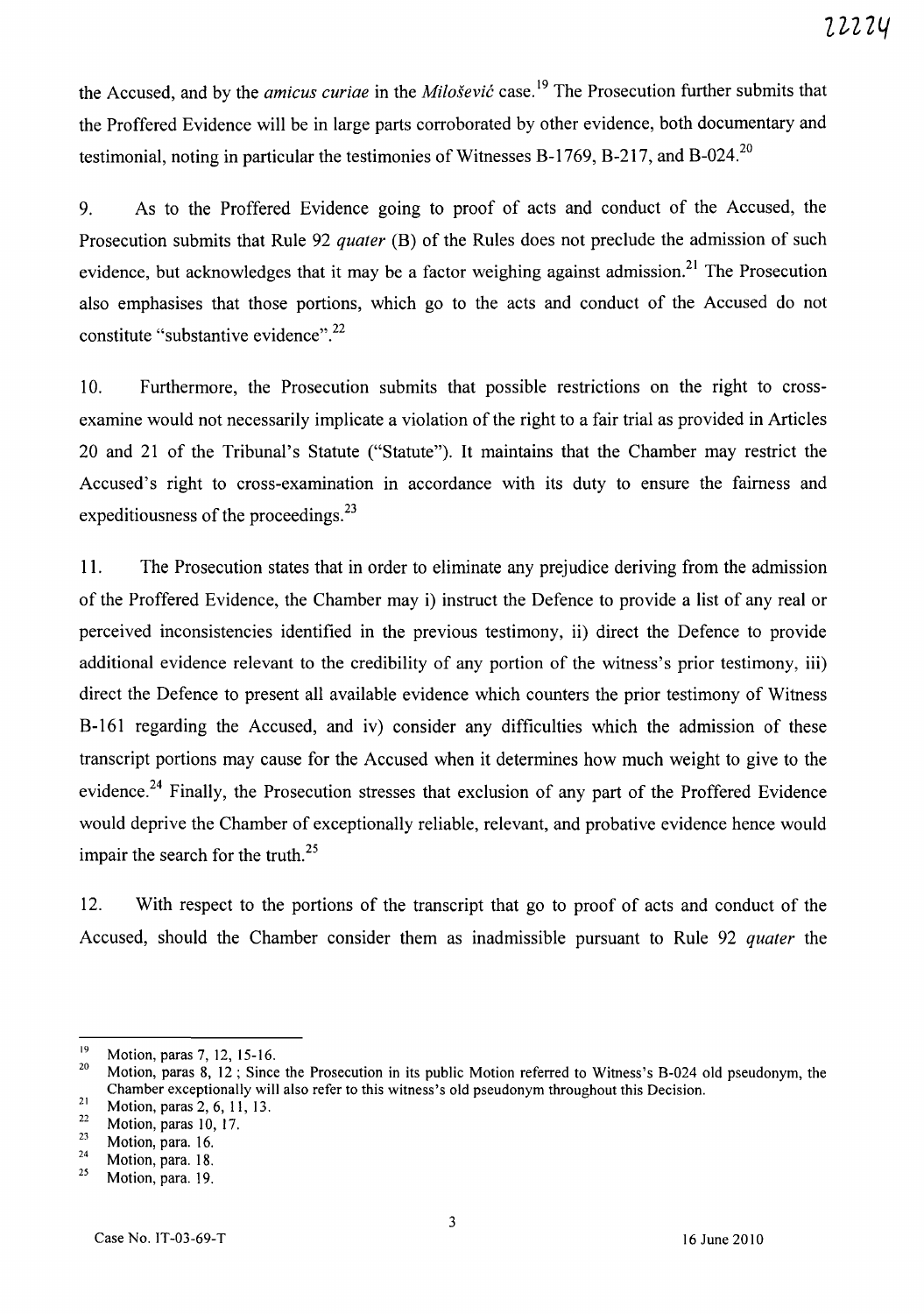Prosecution seeks their admission in the interest of justice as provided for under Rule 89 (F) of the Rules.<sup>26</sup>

### **B. Simatovic Response**

13. The Simatović Defence does not challenge the unavailability of the witness,  $27$  but opposes admission of the Proffered Evidence pursuant to Rule 92 *quater* as going to proof of acts and conduct of the Accused Simatović.<sup>28</sup> It argues that the Proffered Evidence is unreliable as it is not sufficiently corroborated by other evidence in the case,<sup>29</sup> and has not been subjected to crossexamination in the present proceedings.<sup>30</sup> The Simatović Defence submits that the Prosecution seeks to admit statements, which are of crucial importance to its case against Simatović,<sup>31</sup> as well as a set of documents, which have no "direct connection with the witness".<sup>32</sup>

14. According to the Simatović Defence, the Prosecution's assumption that the Proffered Evidence has been sufficiently tested for the purpose of the instant proceedings by the crossexamination in the *Milošević* case, only because Milošević and Simatović were alleged to be members of the same alleged JCE, is erroneous.<sup>33</sup> It contends that the said cross-examination conducted by a "non-expert" and with a limited role of the *amicus curiae,* has not been sufficient, in particular, with regard to the alleged acts and conduct of Simatović.<sup>34</sup> The Simatović Defence submits that the Proffered Evidence was considered reliable in prior proceedings before the Tribunal, which did not conclude in a final judgement. This fact, however, does not automatically entail the reliability of the said evidence for the purposes of the present case.<sup>35</sup> Therefore, the Simatović Defence argues that admission of the Proffered Evidence would violate Simatović's right to fair trial, as provided for in Articles 20 and 21 of the Statute,  $36$  and cannot be justified by referring to the interests of justice.<sup>37</sup>

 $\frac{26}{27}$  Motion, paras 12-13, 20.

<sup>&</sup>lt;sup>27</sup> Simatović Response, para. 3.<br><sup>28</sup> Simatović Beannese paras 5.

<sup>&</sup>lt;sup>28</sup> Simatović Response, paras 5-6; Simatović Response to Corrigenda, paras 3, 7, 19, 23.<br><sup>29</sup> Simatović Response, para 0. Simatović Response to Corrigenda, para 20 with researd

<sup>&</sup>lt;sup>29</sup> Simatović Response, para. 9; Simatović Response to Corrigenda, para. 20 with regard to the associated exhibits.<br><sup>30</sup> Simatović Response, paras. 7, 8, 11: Simatović Response to Corrigenda, paras. 12, 19.

<sup>&</sup>lt;sup>30</sup> Simatović Response, paras 7-8, 11; Simatović Response to Corrigenda, paras 12, 19.<br><sup>31</sup> Simatović Response, para, 8: Simatović Response to Corrigenda, para 13.

<sup>&</sup>lt;sup>31</sup> Simatović Response, para. 8; Simatović Response to Corrigenda, para. 13.<br>Simatović Response to Corrigenda, para. 18.

 $\frac{32}{33}$  Simatović Response to Corrigenda, para. 18.

<sup>33</sup> Motion, para. 15; Simatović Response, para. 7; Simatović Response to Corrigenda, para. 13.<br> $34$  Simatović Response name, 7.0; Simatović Response to Cominanda name 8, 12, 12

<sup>&</sup>lt;sup>34</sup> Simatović Response, paras. 7-9; Simatović Response to Corrigenda, paras 8, 12-13.<br><sup>35</sup> Simatović Response, paras. 7, 11: Simatović Response to Corrigenda, para, 12.

<sup>&</sup>lt;sup>35</sup> Simatović Response, paras. 7, 11; Simatović Response to Corrigenda, para. 13.<br><sup>36</sup> Simatović Response, paras. 10, 11.

<sup>&</sup>lt;sup>36</sup> Simatović Response, paras 10-11.

Simatović Response, para. 6.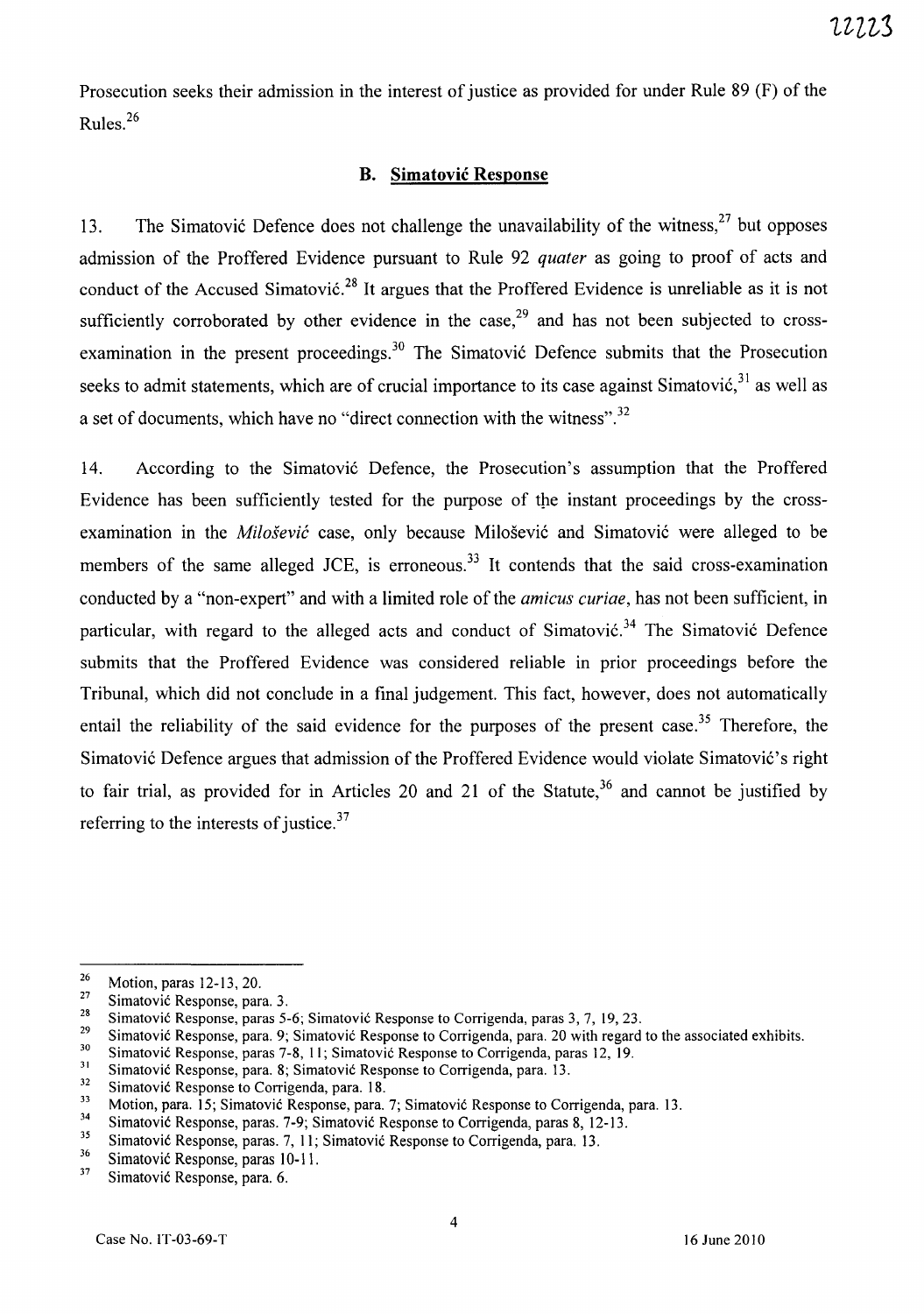### C. **Stanisic Response**

15. The Stanišić Defence does not contest the unavailability of the witness. However, it considers the Proffered Evidence as not sufficiently reliable pursuant to Rule 92 *quater. <sup>38</sup>* Moreover, it argues that the Proffered Evidence significantly goes to proof of the acts and conduct of Stanisi6, allegedly responsible for having contributed to the alleged *lCE* by "directing acts and conducts of others".<sup>39</sup> As the Proffered Evidence, according to the Stanisic Defence, was not and will not be subjected to effective cross-examination, its admission would violate Stanišić's right to a fair trial.<sup>40</sup> The Stanišić Defence further stresses that the possible reliability of the evidence in relation to previous proceedings before the Tribunal does not necessarily mean that it is reliable in the present case.<sup>41</sup> Additionally, the Stanisić Defence submits that the fact that the *Milošević* case did not reach the final stage of adjudication should be taken into account by the Chamber.<sup>42</sup>

16. The Stanisić Defence refers the Chamber to the discretionary factors developed in the Rule *92 bis* (E) jurisprudence as an appropriate guideline in determining the admission of evidence pursuant to Rule 92 *quater.<sup>43</sup>*In this respect, the Chamber should consider i) whether the transcript goes to proof of a critical element of the Prosecution's case against the Accused, ii) whether the cross-examination of the witness in the *Milosevic* case adequately dealt with the issues relevant to the present case, and iii) the proximity of the evidence to the Accused.<sup>44</sup> The Stanisic Defence submits that the witness's cross-examination in the *Milosevic* case cannot be considered as adequate for the purposes of the present case.<sup>45</sup> Therefore the Proffered Evidence should be excluded, especially taking into account its pivotal character to the Prosecution's case and its proximity to the Accused.<sup>46</sup> In this respect the Stanišić Defence argues that the description of the Proffered Evidence provided by the Prosecution is misleading and incorrectly reflects its significance for the Prosecution's case.<sup>47</sup>

- <sup>43</sup> Stanišić Response, para. 16.
- <sup>44</sup> Stanišić Response, paras 16, 18-19.<br><sup>45</sup> Stanišić Response, paras 22, 23.

<sup>46</sup> Stanišić Response, paras 19, 24-25.

<sup>&</sup>lt;sup>38</sup> Stanišić Response, paras 1, 5, 22.<br>Stanišić Response, paras 14-15, 2

 $39$  Stanišić Response, paras 14-15, 23-25.

<sup>&</sup>lt;sup>40</sup> Stanišić Response, paras 12, 16-17, 19-23, 28.

<sup>&</sup>lt;sup>41</sup> Stanišić Response, para. 6.<br><sup>42</sup> Stanišić Response, para. 12

<sup>&</sup>lt;sup>42</sup> Stanišić Response, para. 13.

<sup>&</sup>lt;sup>45</sup> Stanišić Response, paras 22-23.<br><sup>46</sup> Stanišić Response, paras 10.24.

Stanišić Response, paras 24-25.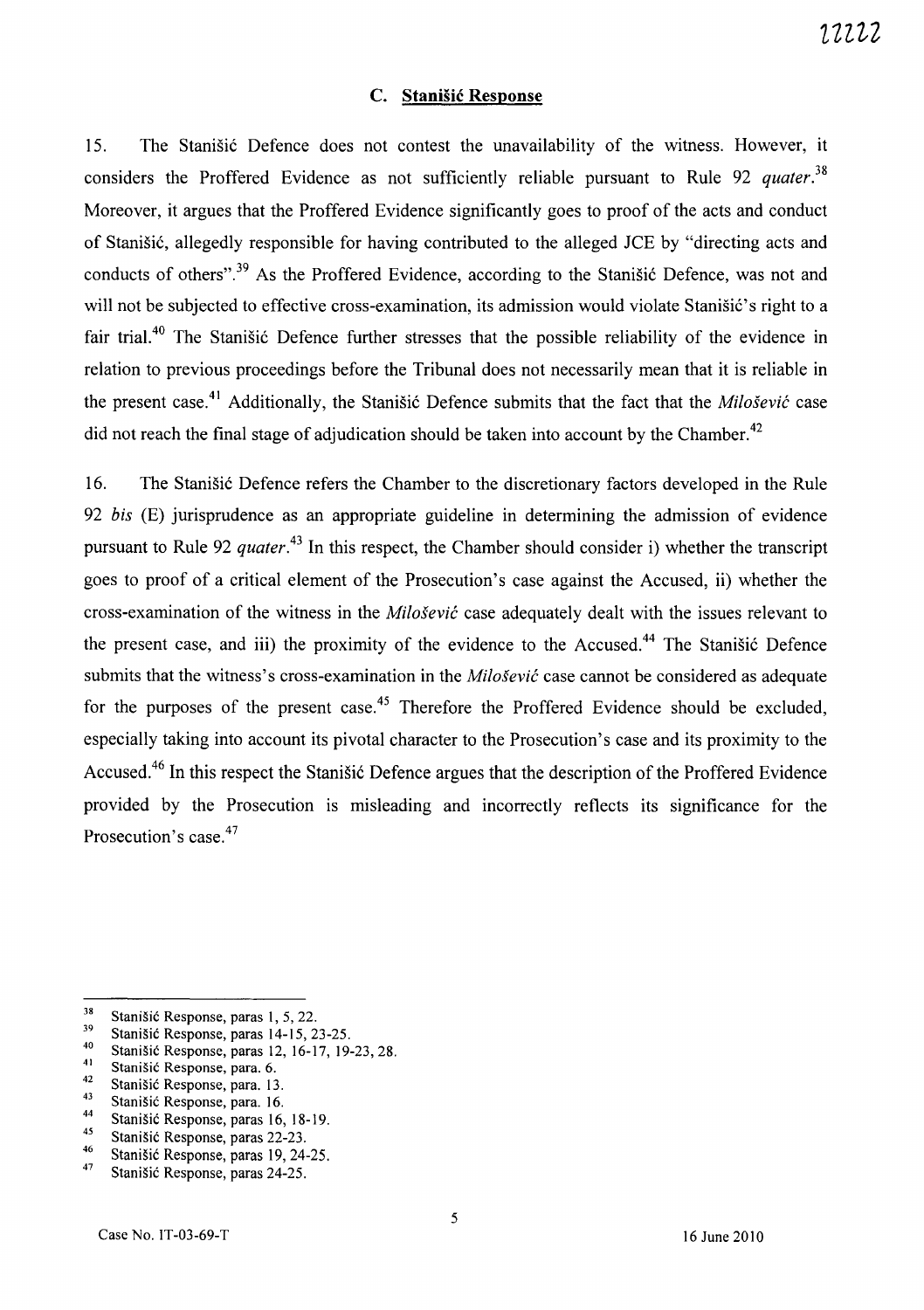17. The Stanišić Defence also submits that with regard to the Proffered Evidence there is little, if any, corroborating evidence.<sup>48</sup> Furthermore, the Stanišić Defence considers parts of the Proffered Evidence to be hearsay and thus not reliable.<sup>49</sup>

### **D. Prosecution Reply to Responses**

18. The Prosecution argues that the Proffered Evidence was tested by Milošević, a trained lawyer, as well as by the *amicus curiae* in the *Milosevic* case. 50 It also stresses that Rule 92 *quater*  of the Rules does not require that the case, in which the testimony sought for admission was given, had reached the final stage of adjudication.<sup>51</sup>

19. As to the allegations concerning the violation of the right to a fair trial, the Prosecution submits that Rule 92 *quater* requires a balance of interests. Therefore, the absence of crossexamination should not automatically implicate such a violation, as it would render Rule 92 *quater*  meaningless. 52 Further, the Prosecution notes that pivotal evidence for its case or evidence going to acts and conduct of the Accused is admissible pursuant to Rule 92 *quater,* provided that it is in some ways corroborated by other evidence.<sup>53</sup> The Prosecution submits that the Defence should have the opportunity to both cross-examine witnesses that will give corroborative evidence, as well as challenge the already admitted evidence, so that it will be able to cast doubt on the already admitted evidence. 54

20. The Prosecution submits that hearsay evidence is not necessarily excluded from admission under Rule 92 *quater,* but might instead influence the weight that the Chamber deems appropriate to give to the Proffered Evidence.<sup>55</sup> Moreover, it stresses that the alleged "misinforming" descriptions of the evidence that it has provided in Annex 8, are only meant to assist the Chamber in the examination of the Proffered Evidence. <sup>56</sup>

21. The Prosecution states that by referring only to Rule 92 *bis* jurisprudence the Stanisi6 Defence misrepresents the law applicable to the admission of written evidence, as it fails to draw

<sup>&</sup>lt;sup>48</sup> Stanišić Response, para. 27.<br><sup>49</sup> Stanišić Response, para. 26.

<sup>&</sup>lt;sup>49</sup> Stanišić Response, para. 26.<br> $^{50}$  Benly to Simptonić Bennets.

<sup>&</sup>lt;sup>50</sup> Reply to Simatovic Response, para. 5; Reply to Stanišic Response, para. 15.<br><sup>51</sup> Reply to Simatovic Response, para. 5; Reply to Stanišic Response, para. 7

<sup>&</sup>lt;sup>51</sup> Reply to Simatović Response, para. 5; Reply to Stanišić Response, para. 7.<br><sup>52</sup> Parkets Simatović Response, para. 6; Reply to Stanišić Response, para. 12

<sup>&</sup>lt;sup>52</sup> Reply to Simatovic Response, para. 6; Reply to Stanišic Response, para. 12.

 $^{53}$  Reply to Simatović Response, para. 12; Reply to Stanišić Response, paras 9-10.

 $^{54}$  Reply to Simatović Response, para. 12.

<sup>&</sup>lt;sup>55</sup> Reply to Stanišić Response, para. 14.<br> $\frac{56}{2}$ . Reply to Stanišić Response, para. 12.

<sup>56</sup> Reply to Stanisic Response, para. 13.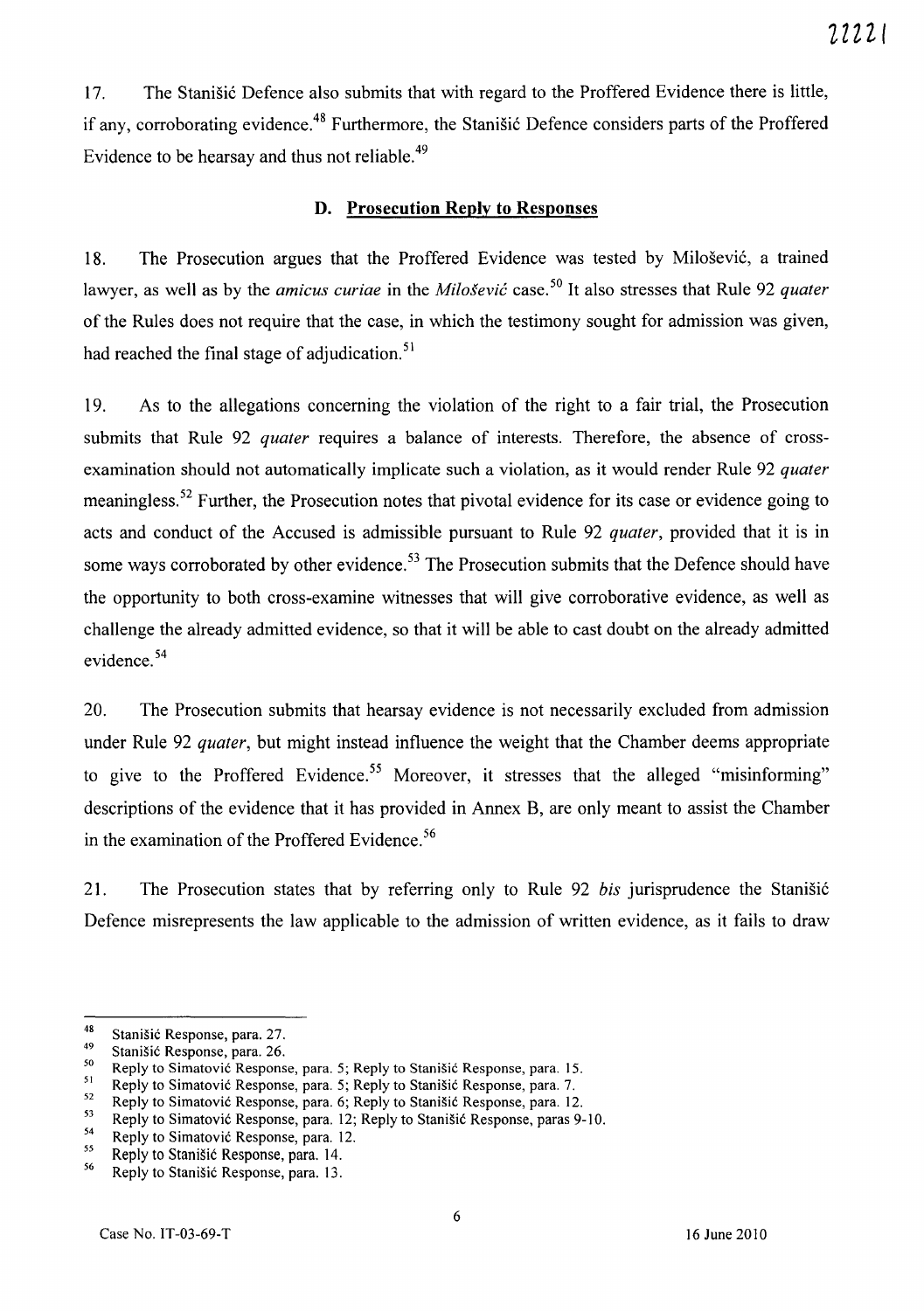upon Rule 92 *quater* jurisprudence, which is autonomous and distinct from Rule 92 *bis,* and that it confuses reliability with credibility. 57

# **Ill. APPLICABLE LAW**

22. The Chamber recalls the applicable law governing the admission of evidence pursuant to Rule 92 *quater* as set out in its decision on admission of written evidence of Witness B-179. 58

# **IV. DISCUSSION**

# **A. Relevance**

23. The Chamber notes that two of the three transcripts referred to by the Prosecution in the Annex to the Corrigendum, in large part, concern either procedural matters or constitute testimony given by other witnesses.<sup>59</sup> The Chamber finds these parts of the transcript of 23 May and 2 July 2003 inadmissible.

24. The Chamber notes that the Proffered Evidence given by Witness B-161, who was an inspector in service of the Serbian MUP at the time of the Indictment, concerns the existence of communication channels between the local leadership in Zvornik and the political leadership of the Serbian MUP. It also concerns the organisational structure of the MUP from the end of 1991 throughout the indictment period. The Proffered Evidence further concerns the presence of Serb forces allegedly subordinated to the Serbian MUP in the Zvornik area around April 1992. Lastly, it concerns the alleged assistance provided to the Bosnian Serbs by the leadership of Serbia, specifically the Serbian MUP.<sup>60</sup> The Chamber therefore finds that, with the caveat explained in paragraph 23 above, the Proffered Evidence is relevant.

#### **B. Unavailability**

25. The Chamber finds that the witness is deceased and therefore unavailable pursuant to Rule *92 quater* of the Rules.

 $57$  Reply to Stanišić Response, paras 6, 8.<br> $58$  Decision on Prosecution Motion for

<sup>58</sup> Decision on Prosecution Motion for Admission of Evidence of Witness 8-179 Pursuant to Rule 92 *quater, 11*  March 2010 ("Witness B-179 Decision").

*<sup>59</sup> Prosecutor* v. *Slobodan Milosevi6,* Case No. IT-02-54, Hearing of23 May 2003, T. 21132:22-21212; Hearing of2 July 2003, T. 23562-23619:22.

 $60$  See Third Amended Indictment, paras 15, 22-26, 62-66.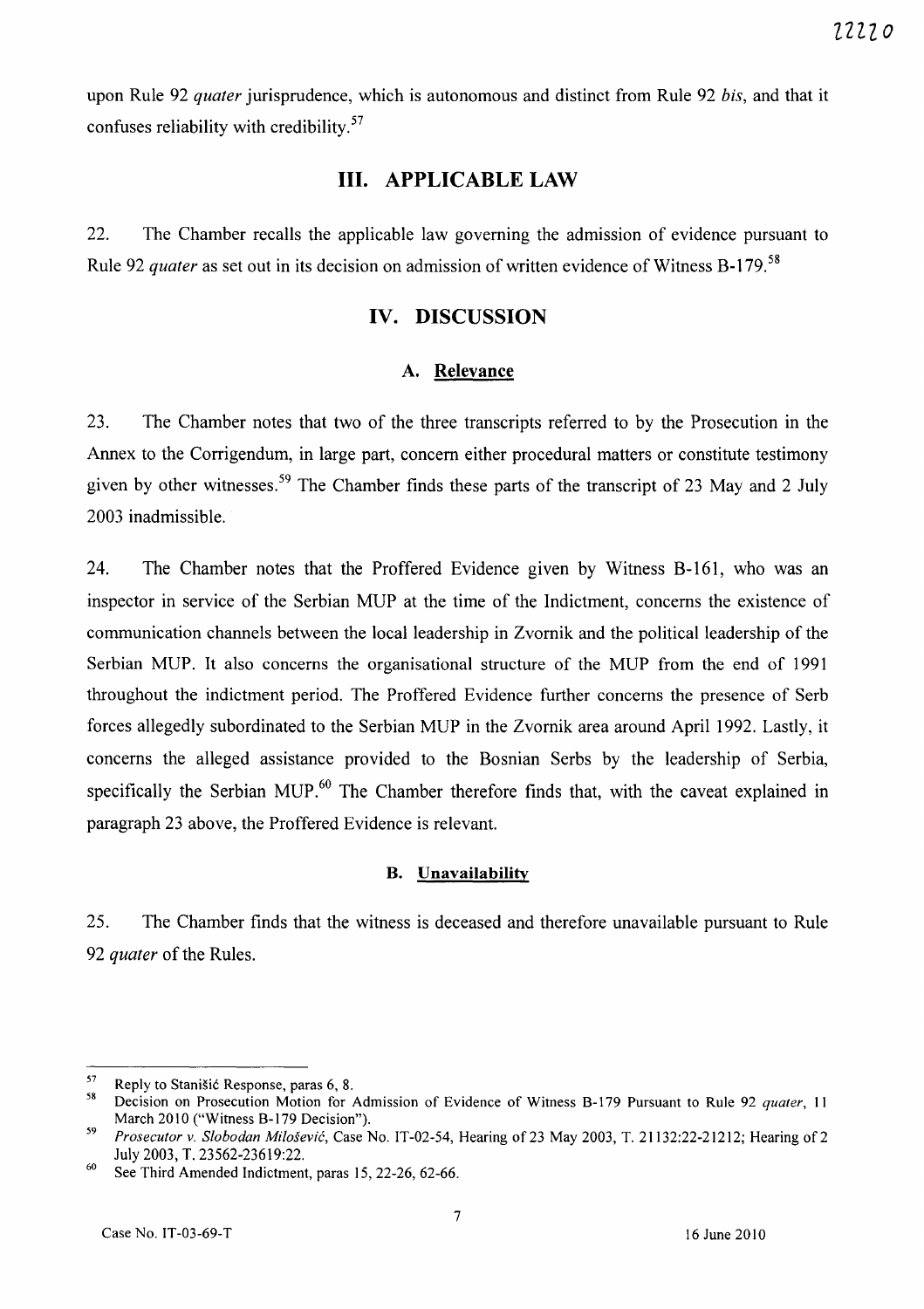### C. **Reliability**

26. In its decision of **11** March 2010 on admission of evidence of Witness B-179, the Chamber mentioned four criteria and identified them as relevant to assess the reliability of evidence requested for admission pursuant to Rule 92 *quater*.<sup>61</sup> These criteria will be dealt with below.

27. The witness testified under oath in the *Milosevic* case on 22 and 23 May, and 2 July 2003, when he was also cross-examined by the accused and the *amicus curiae.* These are important factors for the Chamber when considering the reliability of the Proffered Evidence. The Prosecution submits to additionally consider whether the testimony was received in open session. The Chamber considers, however, that whether the witness's testimony was given in open or private session, *per se,* does not constitute an *indicium* of reliability.62 Nevertheless, depending on the circumstances of a particular case, such a factor might be relevant when assessing the reliability of a witness's testimony. Both the Stanišić and the Simatović Defence argue that the testimony given by the witness in the *Milosevic* case does not infer its reliability in the instant proceedings, as the *Milosevic*  case did not reach the final adjudication stage. Rule 92 *quater* (A) of the Rules does not set such a requirement and does not preclude the Proffered Evidence from admission under these circumstances.

28. Both the Stanisić and the Simatović Defence challenge the reliability of the Proffered Evidence by questioning the value of the cross-examination conducted in the "distinct legal proceedings" of the *Milosevic* case. The Chamber notes that an adequate cross-examination, for the purpose of the instant case, conducted in another case is not in itself a requirement for admissibility of evidence pursuant to Rule 92 *quater.* The quality of cross-examination conducted in the prior case and the question as to whether, and to what extent, the cross-examination probed the witness's statement reliable for the instant case, is only one of the elements that the Chamber weighs when assessing the reliability of the evidence to be admitted. The quality and adequacy of the prior crossexamination for the current proceedings will also be considered when weighing the Proffered Evidence, if admitted. 63

<sup>61</sup>  See Witness B-179 Decision, para. 28.

<sup>62</sup>  See also Witness B-179 Decision, para. 41.

<sup>63</sup>  Witness B-179 Decision, para. 38; see also *Prosecutor* v. *Vujadin Popovic et al.,* Case No. IT-05-88-T, Decision on Prosecution Motion for Admission of Evidence Pursuant to Rule 92 *quater,* 21 April 2008, *("Popovic* Decision"), paras 51, 60; *Prosecutor* v. *Vujadin Popovic et al.,* Case No. IT-05-88-AR73.4, Confidential Decision on Beara's and Nikolic's Interlocutory Appeals against Trial Chamber's Decision of 21 April 2008 Admitting 92 *quater*  Evidence, 18 August 2008, para. 31.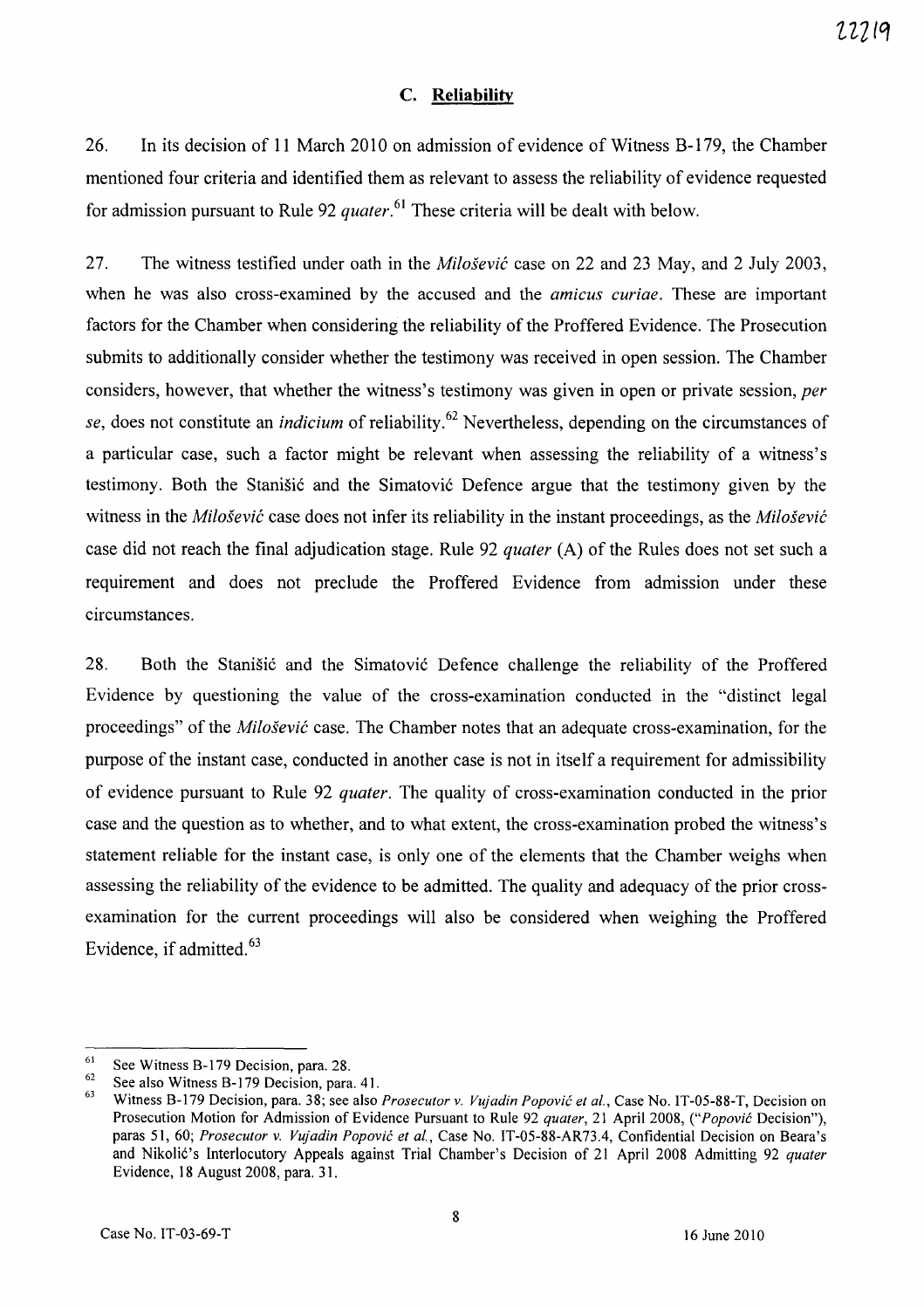29. Both the Simatović and the Stanisić Defence argue that the incriminating parts of the Proffered Evidence are based on the witness's indirect knowledge, have not been challenged, and are not corroborated by other evidence. The Prosecution in its Motion explicitly refers to evidence given by three witnesses, which should corroborate the Proffered Evidence. The Chamber notes that Witness B-217 has been removed by the Prosecution from the Prosecution's Witness List.<sup>64</sup> Consequently, the testimony of Witness B-217 has not been taken into account by the Chamber in the examination of the reliability of the Proffered Evidence.

30. The evidence expected to be delivered by Witnesses B-024, B-1517, and B-1769,<sup>65</sup> in large part corroborate the Proffered Evidence. This is especially the case with regard to the testimony that will be given by Witness B-024 as to the presence of Serbian paramilitary groups, including the Arkan's men in Zvornik; logistical and material assistance provided to the Serbs in Zvornik municipality from the territory of Serbia; as well as the existence of a reporting system between the local Serb leadership in Zvornik and the leadership in Serbia.<sup>66</sup> With respect to the evidence that is sought for admission through Witness B-1769, the Chamber notes that this witness is a crime base witness, and that his evidence generally corroborates the Proffered Evidence with respect to the parts relating to the takeover of Zvornik in April 1992.<sup>67</sup> The Chamber finds, however that some portions of Witness B-161's testimony, especially those touching upon the organisational structure of the Serbian MUP, and those relating to the phone call made by Arkan to Radovan Stojčić, can only be found in the Proffered Evidence.<sup>68</sup> The same pertains to the portions addressing reports submitted by Witness B-161 to his superiors in the MUP of Serbia and to the members of the Serbian Government. These reports concern the incidents in which paramilitaries, but also members of the Serbian MUP, were involved.<sup>69</sup>

31. The Chamber finds that the Proffered Evidence partly consists of statements which either have their source in the witness's indirect knowledge, or constitute the witness's conclusions.<sup>70</sup> In

<sup>&</sup>lt;sup>64</sup> See Annex A to Prosecution Submission of Amended Consolidated Witness List and Request for Permission to Present Additional Witnesses within Allotted Time, 5 June 2009, p. 7.

<sup>&</sup>lt;sup>65</sup> See Annex B to Prosecution updated Witness List, 13 November 2009; Annex to the Confidential Prosecution Submissions on the Status of Protective Measures, 24 November 2009, pp. 1,3 and 21; Prosecution's Motion for Admission of Written Evidence Pursuant to Rule 92 *bis,* 21 May 2007.

<sup>66</sup> See *Prosecutor* v. *Slobodan Milosevic,* Case No. IT-02-54, Hearing of 23 May 2003, T. 21172:4-21173:8; T. 21181:1-21183:4; T. 21195:4-21197:21; T. 21202:5-18; T. 21207:16-23; Hearing of 26 May 2003 T. 21306:15- 21309:21; Hearing of 5 June 2003, T. 21845:21-21847:13; T. 21864:22-21866:1; T. 21866:13-21868:15; T. 21870:13-23; T. 21877:5-21878:6; T. 21882:11-21885:8; T. 21906:6-21907:3; T. 21913:11-20.

<sup>&</sup>lt;sup>67</sup> Witness B-1769, witness statement, 1 June 1996; Witness B-1769, witness statement, 13 May 1997.

<sup>68</sup> See *Prosecutor* v. *Slobodan Milosevic,* Case No. IT-02-54, Hearing of2 July 2003, T. 23629:6-23630:7.

<sup>69</sup> See *Prosecutor* v. *Slobodan Milosevi6,* Case No. IT-02-54, Hearing of 2 July 2003, T. 23638:21-23639:8; T. 23644: 19-23645: 14; T. 23667:9-23668:8.

<sup>70</sup> See *Prosecutor* v. *Slobodan Milosevi6,* Case No. IT-02-54, Hearing of 2 July 2003, T. 23626: 18-22, wherein the witness expresses his belief as to the close relation between Jovica Stanišič and Slobodan Milošević; T. 23667:20-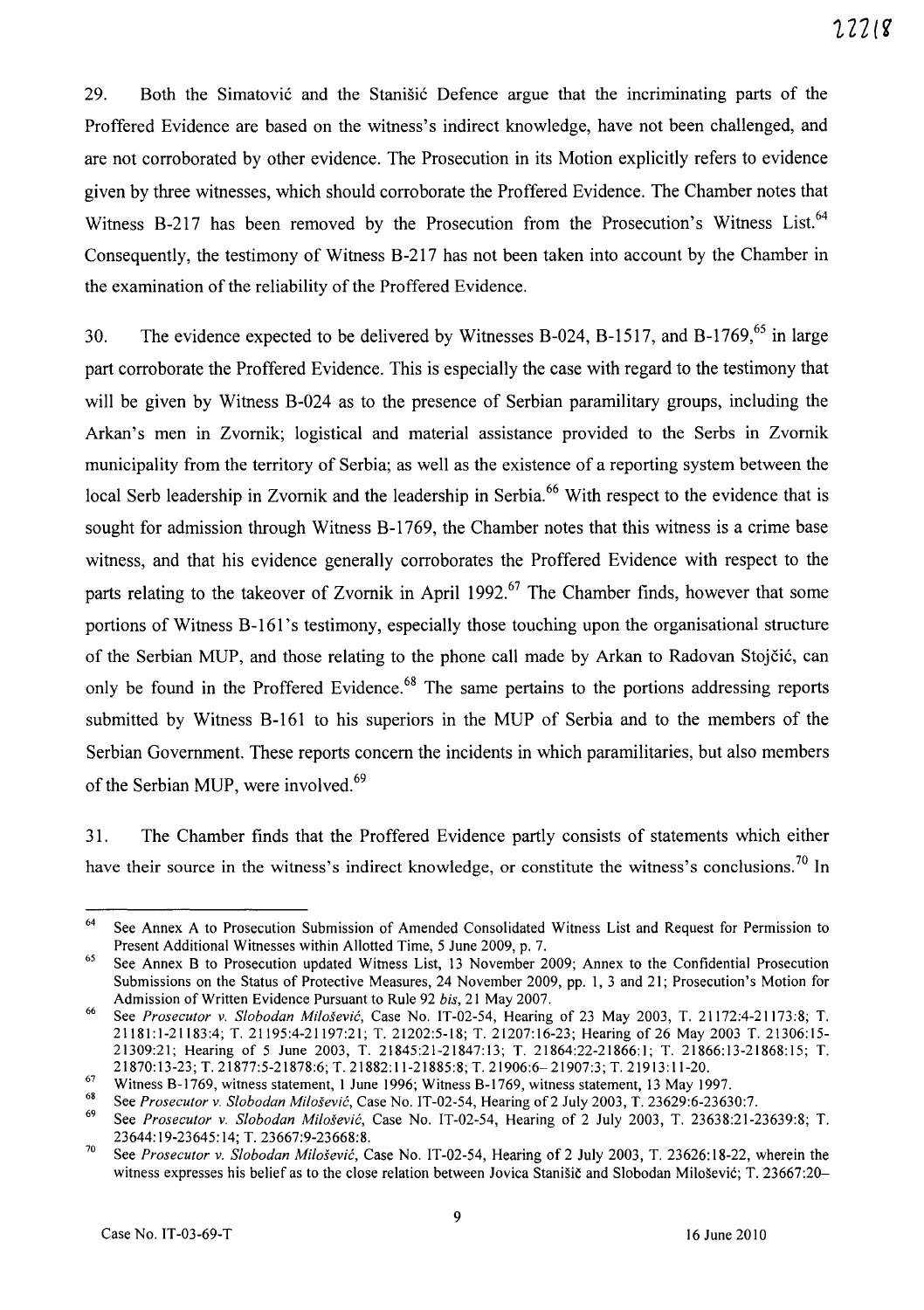line with the Tribunal's jurisprudence, the Chamber notes that evidence based on hearsay is not in itself considered unreliable, however this is a factor, which may influence the weight attached to the evidence. With respect to the conclusions of a witness, the Chamber will always consider the basis for them provided. The Chamber will not rely on such conclusions if no sound basis for them was given by the witness. This does not mean that the Chamber will redact specific portions of a witness's evidence.

32. Having reviewed the Proffered Evidence, the Chamber considers that it contains no manifest or obvious inconsistencies, at the same time noting that the parties have not drawn its attention to such inconsistencies. Considering this, the nature of the evidence, and that it is expected to be largely corroborated by other evidence, the Chamber finds the Proffered Evidence reliable. Since reliability is also a component part of the probative value of a piece of evidence, there is no need to re-examine this separately for the purpose of Rule 89 (C) of the Rules. For these reasons, with the caveat explained in paragraph 23 the Chamber finds that the requirements of Rule 89 (C) of the Rules are satisfied.

### **D. Acts and Conduct of the Accused**

33. In its Motion, the Prosecution indicated eight excerpts of the testimony the witness gave in the *Milošević* case, allegedly going to the proof of the acts and conduct of Stanišić,<sup>71</sup> and one allegedly going to the proof of the acts and conduct of Simatović.<sup>72</sup> Likewise, both of the Accused argue that parts of the Proffered Evidence go to proof of acts or conduct of the Accused as charged in the Indictment.

34. According to the Tribunal's jurisprudence, acts and conduct of the accused are those, which can be qualified as "deeds and behaviour of the accused".<sup>73</sup> The Chamber therefore does not qualify as such general statements referring to the appointment of the two Accused to a public office within the Serbian MUP,<sup>74</sup> or to the existence of communication channels between the Serbian MUP and

<sup>23668:8,</sup> wherein the witness explains that his reports on the events in Zvornik municipality to the Serbian MUP were left without response, and speculates that these reports must have reached the top leaders of the MUP.

<sup>71</sup>*Prosecutor v. Slobodan Milosevic,* Case No. IT-02-54, Hearing of2 July 2003, 23620:12-20; 23623:1-23624:14; T. 23626: 13-23627: 18; T. 23633: 10-25; T. 23655:2-23656:8; T. 23658:24-23667: 19; T. 23667:20-23668:8. In the Corrigendum, Confidential Annex B, p. 3, the Prosecution refers to an excerpt of the Hearing of 23 May 2003, T. 21173:9-21175:23 as providing evidence going to proof of acts and conduct of the Accused Stangic. However, this particular excerpt is part of a testimony of another witness.

*<sup>72</sup> Prosecutor v. Slobodan Milosevi6,* Case No. IT-02-54, Hearing of2 July 2003, T. 23620:21-23.

<sup>&</sup>lt;sup>73</sup> See Witness B-179 Decision, paras 29-31.<br><sup>74</sup> See *Buseasutan v. Slabadau Milašani*a Co

<sup>74</sup> See *Prosecutor v. Slobodan Milosevi6,* Case No. IT -02-54, Hearing of 2 July 2003, 23620: 12-20, with regard to Stanišić; T. 23620:21-23 with regard to Simatović.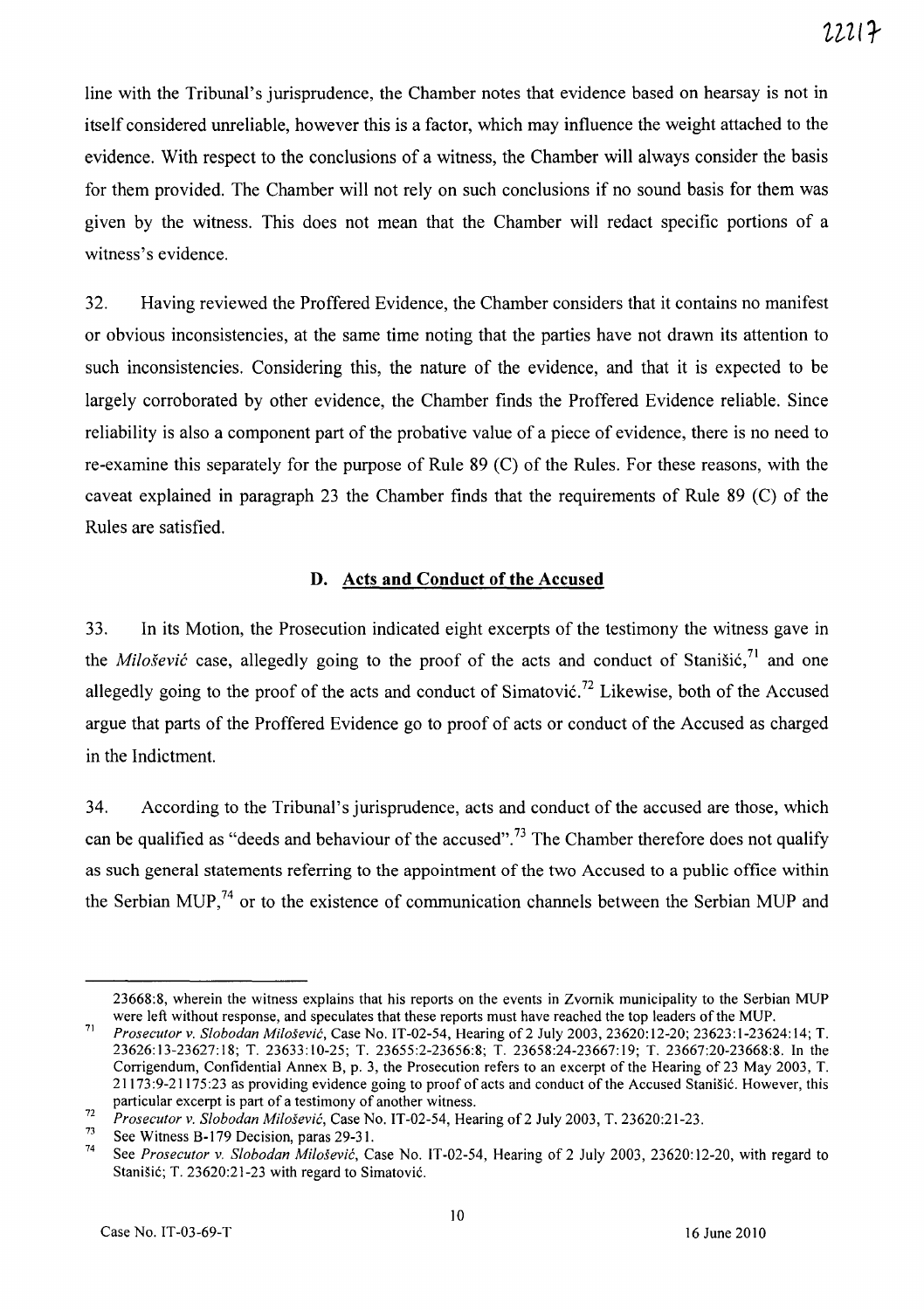the Serbs in Zvornik and Bijeljina.<sup>75</sup> The Chamber notes that some of the portions of the witness's testimony pertaining to the relationship between the Accused, or his subordinates, with other members of the alleged *lCE* or the Serb local leadership in BiH, could be considered as proximate to the acts and conduct of the Accused Stanisic.<sup>76</sup> The same concerns the portions of the testimony touching upon Stanišić's unwillingness to investigate "incidents" in which MUP subordinates were involved. 77 However, these portions possibly going to proof of the acts and conduct of the Accused constitute a minor part of Witness B-161's testimony in the *Milošević* case. The Chamber has considered the few passages and finds that although weighing against admission, they neither tip the balance towards non-admission, nor require redactions. The often unclear basis of knowledge provided strongly diminishes the weight, if any, to be given to those portions. Moreover, some of the relevant excerpts seem to be based on the witness's indirect knowledge and assumptions and thus will similarly be given little or no weight. The Chamber further notes, that the transcripts include various references to a previous statement of the witness which has not been tendered and will accordingly not consider such portions, unless the content of the statement is unambiguously reflected by the witness's answers. 78

#### **E. Associated Exhibits**

35. With respect to the associated documents, as indicated by the Prosecution in the Corrigendum, the Chamber finds that all documents have been referred to and discussed during the witness's testimony in the *Milosevic* case, and that they constitute an inseparable and indispensable part of the transcript. However, the Chamber finds that the document with 65 *ter* No. 1936<sup>79</sup>, an atlas should be replaced with document ERN 0292-7886-0292-7886, a map marked by the witness, since this map was discussed during the witness's testimony, as opposed to the remaining parts of *65* fer No. 1936. Moreover, the Chamber notes that the exhibit with 65 fer No. 566 has been dropped from the Prosecution's 65 fer Exhibit List and the Chamber understands this as a withdrawal of the tendering of this document.<sup>80</sup>

<sup>75</sup>See *Prosecutor* v. *Slobodan Milosevic,* Case No. IT-02-54, Hearing of 2 July 2003, T. 23633:10-25; T. 23655:2- 23656:8.

<sup>76</sup> See *Prosecutor* v. *Slobodan Milosevic,* Case No. IT-02-54, Hearing of 2 July 2003, T. 23623:1-23624:14; T. 23626: 13-23627: 18; T. 23626: 18-23630:7, T. 23651:24-23653 :20; T. 23648:24-23649: 17.

<sup>77</sup>See *Prosecutor* v. *Slobodan Milosevic,* Case No. IT-02-54, Hearing of 2 July 2003, T. 23638:21-23639:11; T. 23644: 19-23645: 19; T. 23662:25-23668:8.

<sup>&</sup>lt;sup>78</sup> See for example T. 21055:22; T. 21056:25; T. 21060:10.<br><sup>79</sup> See FDN 0326 6267 0336 6406

 $^{29}$  See ERN 0336-6267-0336-6406.

<sup>80</sup> See Partly Confidential Prosecution's Submission of its Revised Rule *65ter* Exhibit List with Confidential Annex, 1 May 2009.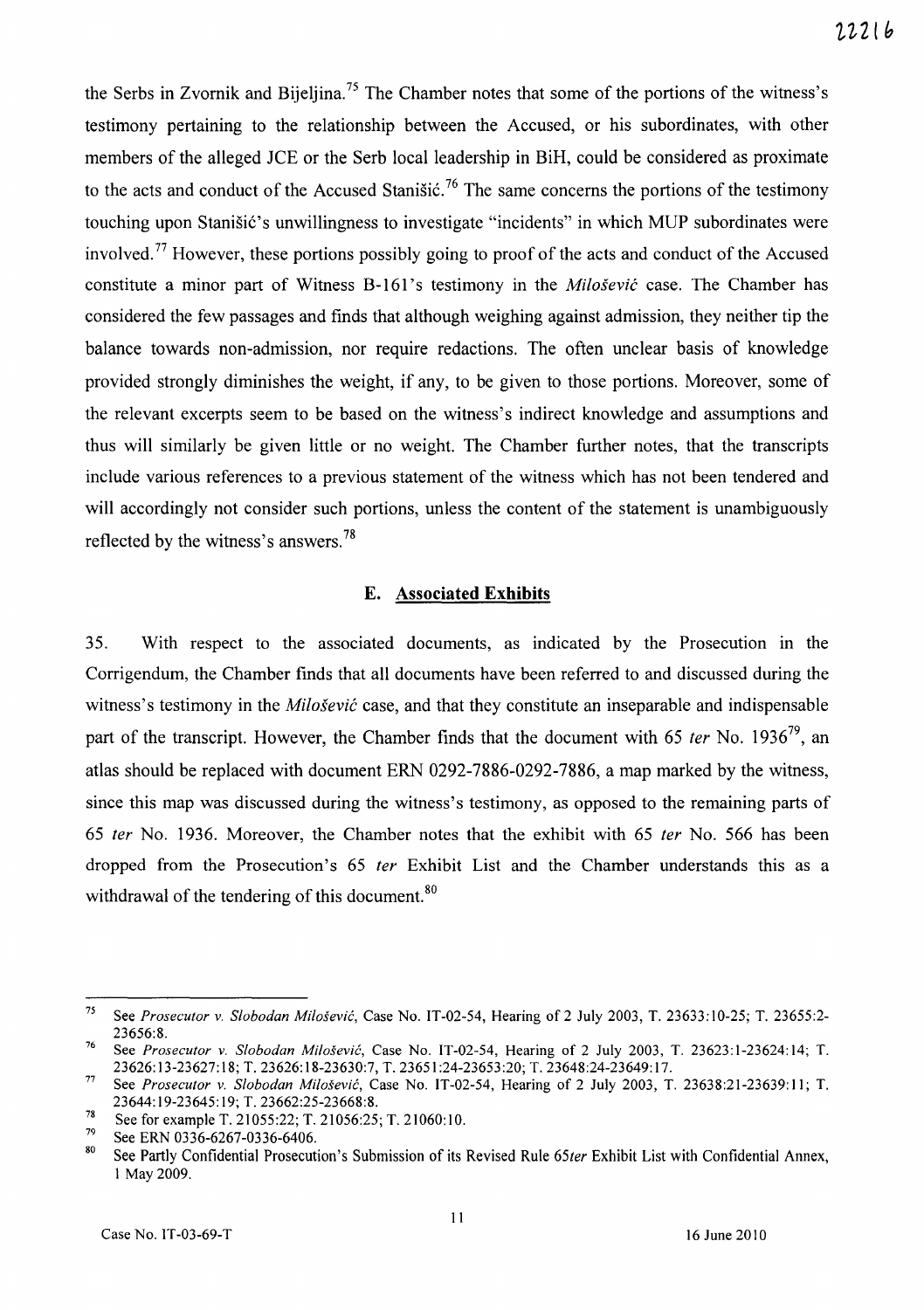#### **F. Conclusion**

36. When deciding upon the admission of the Proffered Evidence, the Chamber has considered its relevance, as well as the indicia of reliability, including the fact that the Witness testified under oath, that he was cross-examined extensively, also with regard to the parts which might relate to the acts and conduct of the Accused Stanisic, and that at least some of this evidence will be subject to cross-examination by the Defence once those witnesses corroborating Witness B-161's testimony appear in court. In conclusion, the Chamber finds that, with the caveat explained in paragraphs 23 and 35 of this Decision, the Proffered Evidence shall be admitted.

### **V. DISPOSITION**

37. For the foregoing reasons pursuant to Rules 89 (C) and (D), 92 quater and 126 bis of the Rules, the Chamber;

**GRANTS** the Prosecution request to replace Confidential Annex A to the Motion with Confidential Annex B to the Corrigendum;

**GRANTS** the Motion in part, and;

**ADMITS** into evidence:

- (i) Witness B-161' s testimony in the *Milosevic* case dated 22 May 2003 (pp. 21002- 21104),23 May 2003 (pp. 21105-21132:21) and 2 July 2003 (pp. 23619:23-23685) under seal;
- (ii) The associated exhibits with 65 fer numbers 4792, 3633, 2583, 3617, 523, 3666, 4691,2071,4696 and 4695 under seal;
- (iii) The associated exhibit with ERN 0292-7886-0292-7886;
- (iv) The Death Certificate of Witness B-161 under seal;

**DENIES** the admission into evidence of the remaining parts of the transcripts sought for admission and of the document with 65 fer No. 1936;